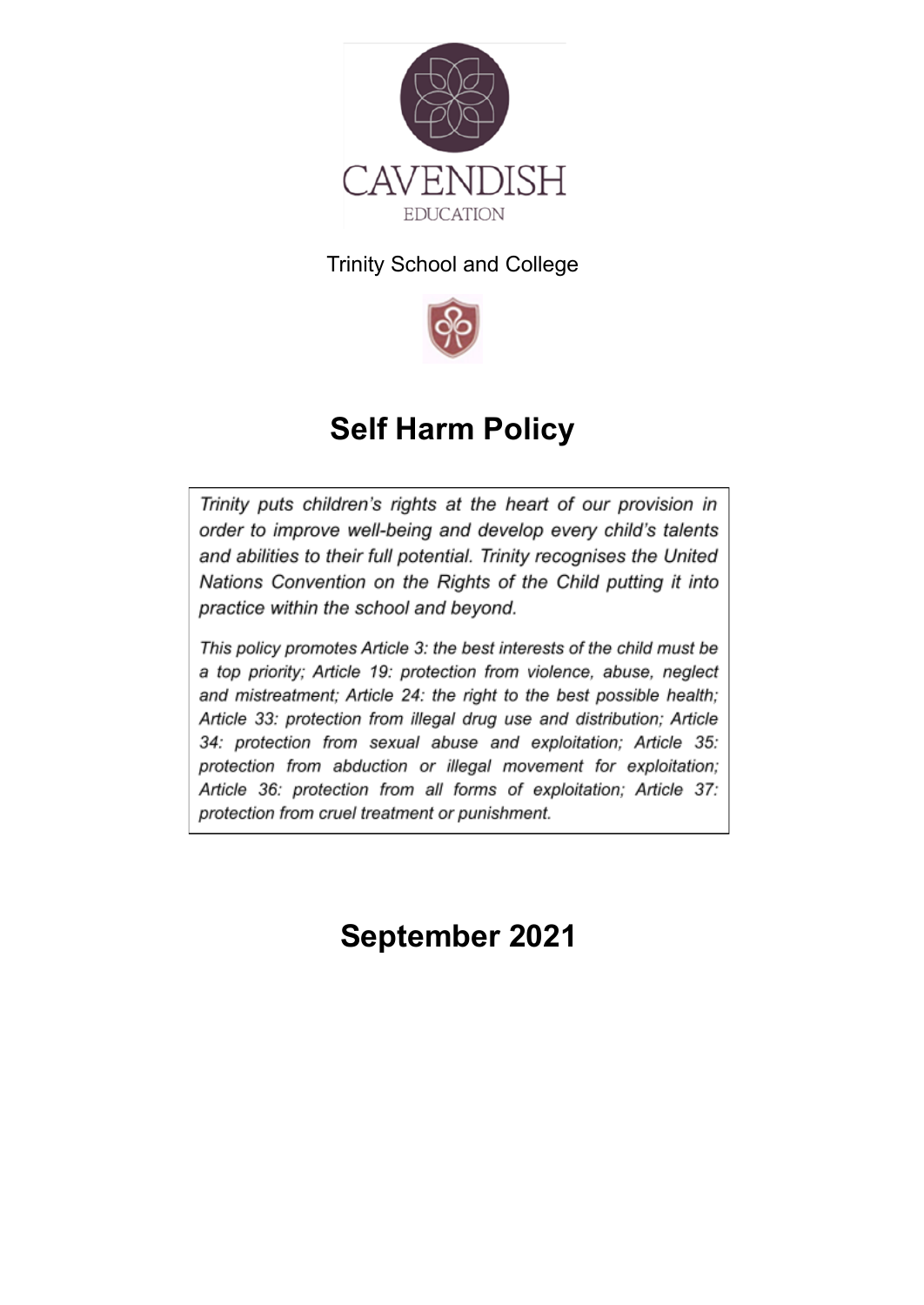Self-harm in children and young people is often misunderstood but is a very real issue that Trinity School and College identifies needs to be taken seriously. Many students at Trinity School and College experience anxiety and other mental health issues which can be associated with higher rates of self harm. Individuals who self harm are more likely to express or act upon suicidal thoughts. There is also a recognised risk that an individual who self harms may make a mistake when self harming and unintentionally end their life. All staff at Trinity School and College are aware of the signs and indicators of self harm and the action which must be taken when there are concerns about a child or young person who may be self harming or experiencing self harm urges. Trinity School and College seeks to work in collaboration with parents, carers and professionals to support all children and young people to ensure positive outcomes both academically, socially and emotionally. This policy must be read in conjunction with the Safeguarding Policy, Safeguarding Vulnerable Adults Policy and Child Protection Policy.

#### **What is Self-harm?**

Self-harm is a way of expressing very deep distress, which sufferers struggle to put into words. It is a coping mechanism but relief for the sufferer is short lived as nothing has been done to resolve the original problem so the self-harm is repeated, thus creating a vicious circle. It is often habitual, chronic and repetitive and tends to affect young people for months or even years. It can include burns, cuts, bruising, head banging, biting, hair pulling and deliberate ingestion of noxious substances, anorexia and bulimia, deliberate withdrawal of medication and risk taking behaviours. In extreme cases it can also include eye gouging, use of ligatures and mutilation of genitals.

#### **Any mention of suicidal intent should always be taken seriously and acted upon as a matter of urgency**.

Although self-harm is often used as a coping mechanism (ie not with any suicidal intent), it must be recognised that the emotional distress that leads to someone needing to self-harm can also lead to suicidal thoughts and actions particularly if attempts are made to 'stop' or 'control' the self-harm. Also, if the self-harm has been long-term and escalating in its urgency and severity, then someone who self harms in this way, is at higher risk of becoming suicidal.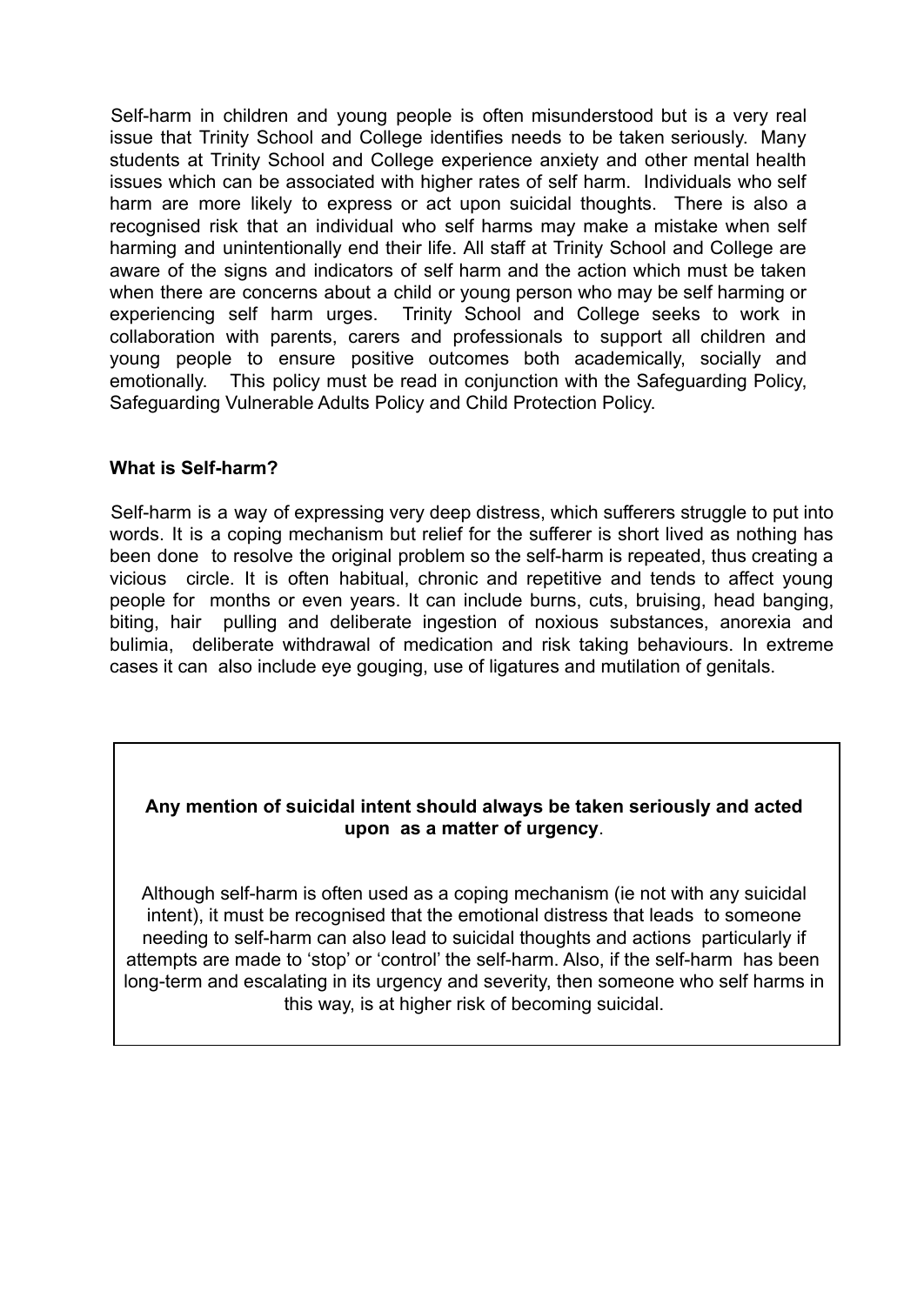#### **Policy Aims**

- To enable staff, volunteers and parents to recognise the warning signs that a pupil or their child or young person may be self-harming.
- To enable staff, volunteers and parents to broach the subject of self-harm with you young person where there are concerns
- For staff and volunteers to know how to react positively if a pupil discloses self harm or their wish to self-harm.
- To make clear the possible short-term plan of action for the care and management of the pupil which includes assessing the child or young person's unique and individual needs
- To make clear the possible long-term plan of action for the continued support, assistance and monitoring of the child or young person
- To build awareness of how best to assist in building the confidence, self-esteem and emotional wellbeing of children and young people
- To ensure staff members and volunteers are aware of the practical and emotional support available to them when supporting children and young people who self harm
- To provide staff and volunteers with clear standard guidelines for all staff in contact with the pupil self harming and for parents to understand this standard
- To implement a 'harm-minimisation approach' to prevent the spreading of a self-harm culture within the school

#### **Trigger Factors**

They are not clearly known in young people, however self-harm seems to be associated with:-

- Low self-esteem.
- Perfectionism.
- Mental health issues such as depression and anxiety.
- The onset of a more complicated mental illness such as schizophrenia, bi-polar disorder or a personality disorder.
- Problems at home, school and relationship difficulties
- All forms of abuse (physical, emotional, sexual and neglect).
- Victim of bullying.
- A sense of 'not belonging'.
- Exam stress
- Victim of peer on peer/ child on child abuse
- Risk of harm or actual harm from safeguarding threats in the community such as Child Criminal Exploitation, Child Sexual Exploitation, Gangs and County Lines
- Other extra familial harm
- Experiencing trauma
- Educational transitions
- Gender identity issues

#### **Warning signs that may be associated with self-harm**

- Drug or alcohol misuse or risk taking behaviour including promiscuity.
- Low self worth, negativity and lack of self-esteem.
- Out of character behaviour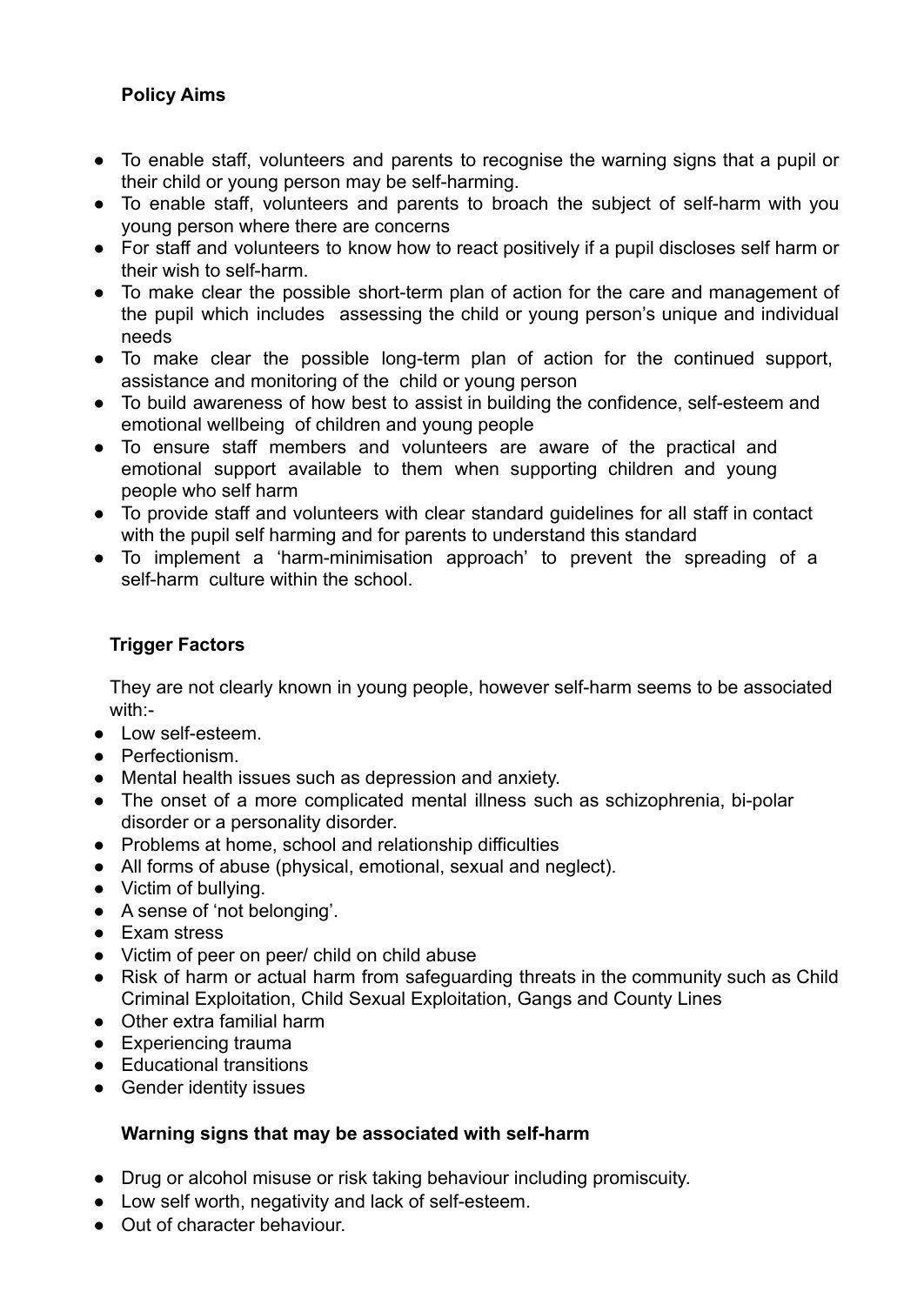- Bullying other pupils or a victim of bullying
- Involvement in peer on peer / child on child abuse.
- A sudden change in friends or withdrawal from a group.
- Physical signs that self-harm may be occurring such as cuts, scratches, bruising or burns that do not appear to be of an accidental nature, plus old scarring.
- Regularly bandaged/covered arms and or wrists.
- Reluctance to take part in physical exercise or other activities that require a change of clothes.
- Wearing long sleeves and trousers even during warm weather.
- Apparent weight loss/gain with notable deviations from normal eating habits and symptoms associated with eating disorders such as vomiting, feeling cold, bloating, poor hair skin and nails and the absence of periods in girls.

**If you are student and need to talk to someone about self harm or are worried about another student who you think or know is self harming, you can send an email to:**

> **[wellbeing@trinityschoolrochester.co.uk](mailto:wellbeing@trinityschoolrochester.co.uk) or [safeguarding@trinityschoolrochester.co.uk](mailto:safeguarding@trinityschoolrochester.co.uk)**

**A member of the wellbeing or safeguarding team will make contact with you. You can talk to any member of staff at the school or college but adults with purple wellbeing or yellow safeguarding lanyards are specially trained to help you.**

#### **Roles and responsibilities of Trinity professionals and parents**

#### **All staff**

- To be alert to the signs and indicators of self harm
- To report all noticed signs and indicators of self harm on CPOMs immediately including a body map where appropriate
- To maintain open communication with the child or young person
- To ensure first aid assessment is carried out where necessary
- To never assume another member of staff will already have reported the signs and indicators you have seen or observed
- To understand that self harm takes many forms and can take the form of self-neglect
- To ensure that risk assessments for students have been read and are followed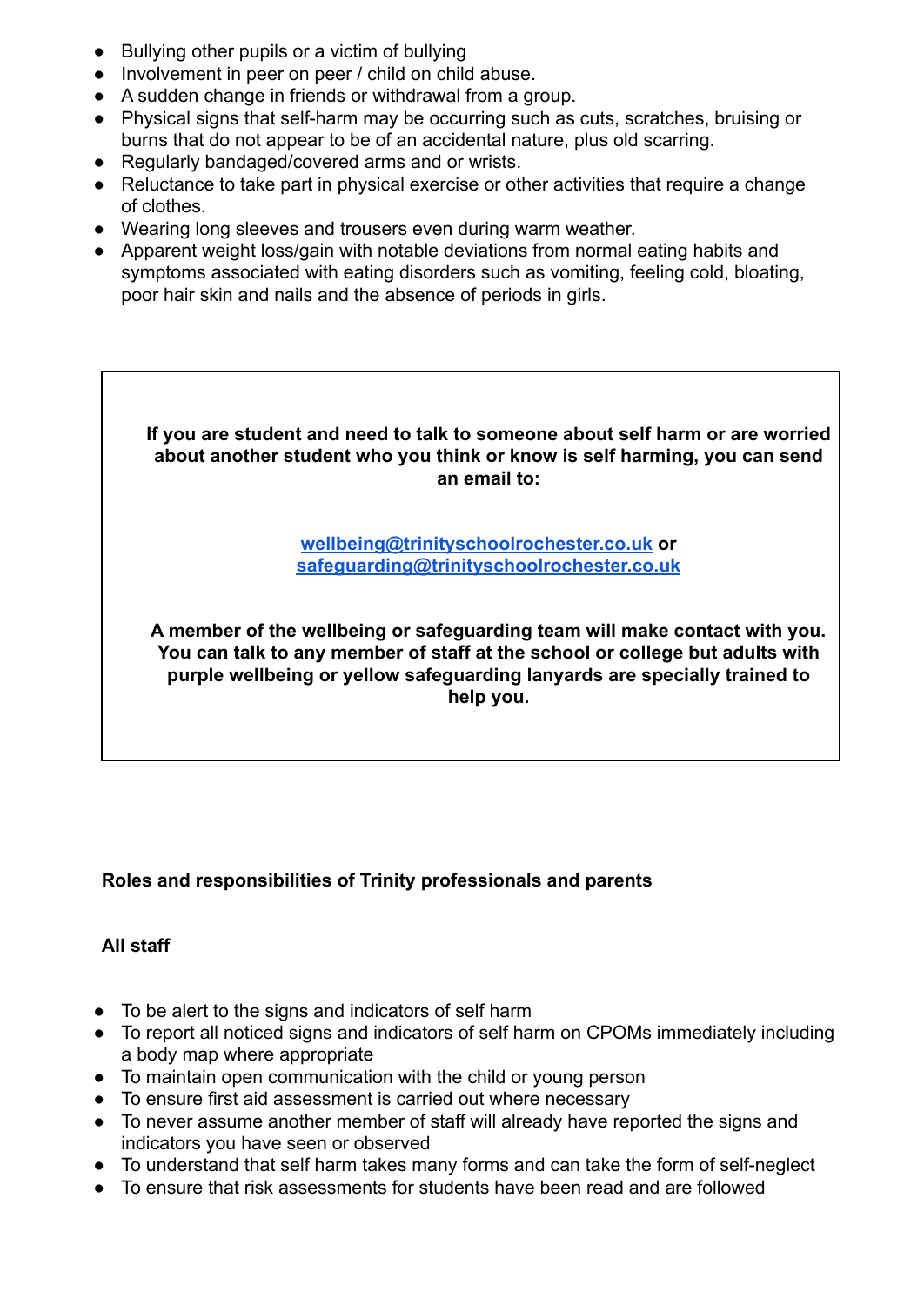#### **Emotional Wellbeing Team**

- To provide ongoing support and strategies regarding emotional wellbeing and self harm
- To ensure the safeguarding team are informed on CPOMs immediately a student discloses self harm or if self harm ideation with expressed
- To work with the safeguarding team to provide information for external professionals in order to secure additional support over time for the student
- To contribute to professional referrals in collaboration with the safeguarding team as appropriate

#### **First Aid Team**

- To provide sympathetic and discreet first aid assessment and treatment
- To provide an update immediately to the safeguarding team following treatment
- To provide details of first aid provided to the safeguarding team so this informs their conversations with parents, carers and professionals

#### **Safeguarding Team**

- To contact parents, carers, social workers and any other relevant person when a child or young person has self harmed or disclosed self harm thoughts to ensure safeguarding measures are in place at all settings
- To consider contextual safeguarding factors and any additional safeguarding information which may be appropriate
- To liaise with CAMHS/NELFT as appropriate
- To liaise with and make additional referrals for support such as children's social services, CAMHS /NELFT, Early Help as appropriate
- To update student risk assessments as appropriate and share these with appropriate staff
- To liaise with the Emotional Wellbeing Manager regarding collaborative working and onward support
- To continue to monitor the student and the provision in place
- To provide crisis contact numbers for out of hours support as appropriate

#### **Parents, carers and guardians**

- To inform the safeguarding team via email or telephone on each occasion when their child or young person has self harmed or has disclosed self harm thoughts [\(safeguarding@trinityschoolrochester.co.uk](mailto:safeguarding@trinityschoolrochester.co.uk) or 01634 812233)
- To work in collaboration with the emotional wellbeing and safeguarding team to ensure the safety of the child or young person overtime and inform the safeguarding team as soon as a safety plan is provided by any external professional. This must also be share with the team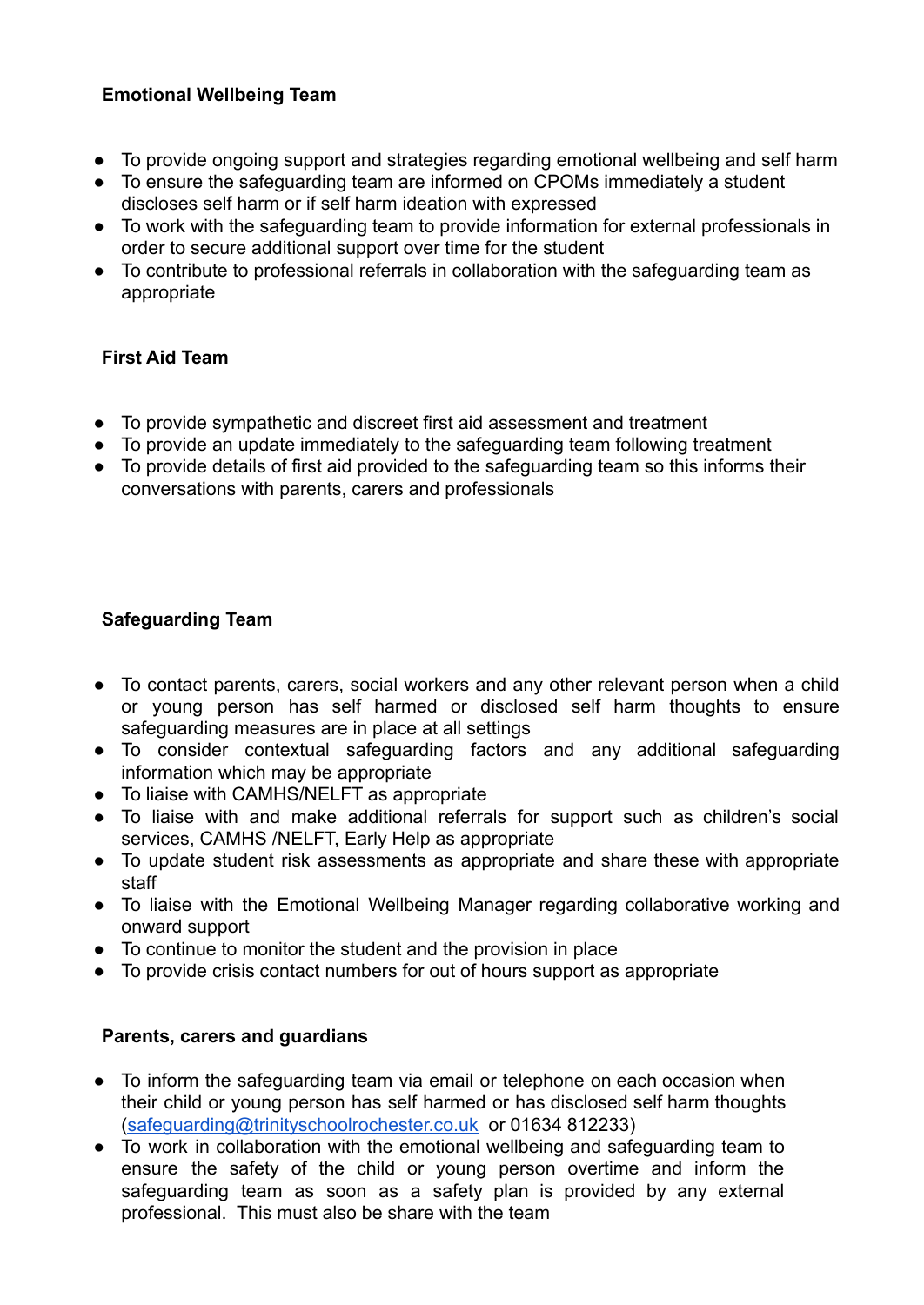#### **Helping a pupil who is self-harming**

Children and young people who self-harm need emotional and sometimes medical support. Medical support is sometimes needed to assess wounds for self harm and to apply appropriate dressings. Where possible, the member of staff who supports a young person who has self harmed or has disclosed self harm will be someone who is familiar to the child or young person. If the child or young person is not seen immediately by their usual support member, the emotional wellbeing manager will arrange for them to be seen by this worker as soon as practicable. Trinity recognises that it is important for children and young people to have a designated person to talk to.

#### **When supporting a child or young person who has self harmed, staff and volunteers must:**

- Remain calm and non-judgmental at all times and avoid dismissing reasons for distress as invalid or trivial.
- Reassure that self-harm is very common and that individuals who do it are by no means alone
- Do not guarantee confidentiality if significant harm is suspected or there is a potential risk of further significant harm. Explain there may be a need to share concerns but reassure sensitively the need for sharing is for their own safety and wellbeing.
- Complete detailed notes and report these on CPOMS including a body map
- Never take photographs of a student's self harm
- Do not chastise after an episode of self-harm is suspected or the pupil volunteers for examination.
- Seek support and guidance from the safeguarding team a referral.

#### **Children and young people may:**

- Need to work with the emotional wellbeing team to help them identify 'triggers'
- Be supported to identify strategies to manage feelings associated with self harm and the desire to self harm
- Have special allowances in place such as time out of the classroom during emotional distress, permission to wear long sleeves etc
- If the urge to self harm cannot be stopped, support to minimise the harm done
- Require to complete a first aid course in order to keep themselves safe
- Need frequent opportunities to celebrate successes

#### **Preventative measures to prevent acts of self-harm when urges become strong**

Children and young people may find the following strategies helpful when managing self harm urges:

- Flicking a rubber band against wrists.
- Writing down anger/frustrations in an on-going diary.
- Putting some music on and dancing vigorously for 10-15 mins.
- Using a pillow/cushion as a punch bag.
- Applying plasters to the skin short term to areas wanting to harm.
- Dipping fingers in ice or even rubbing ice to the areas wanting to warm.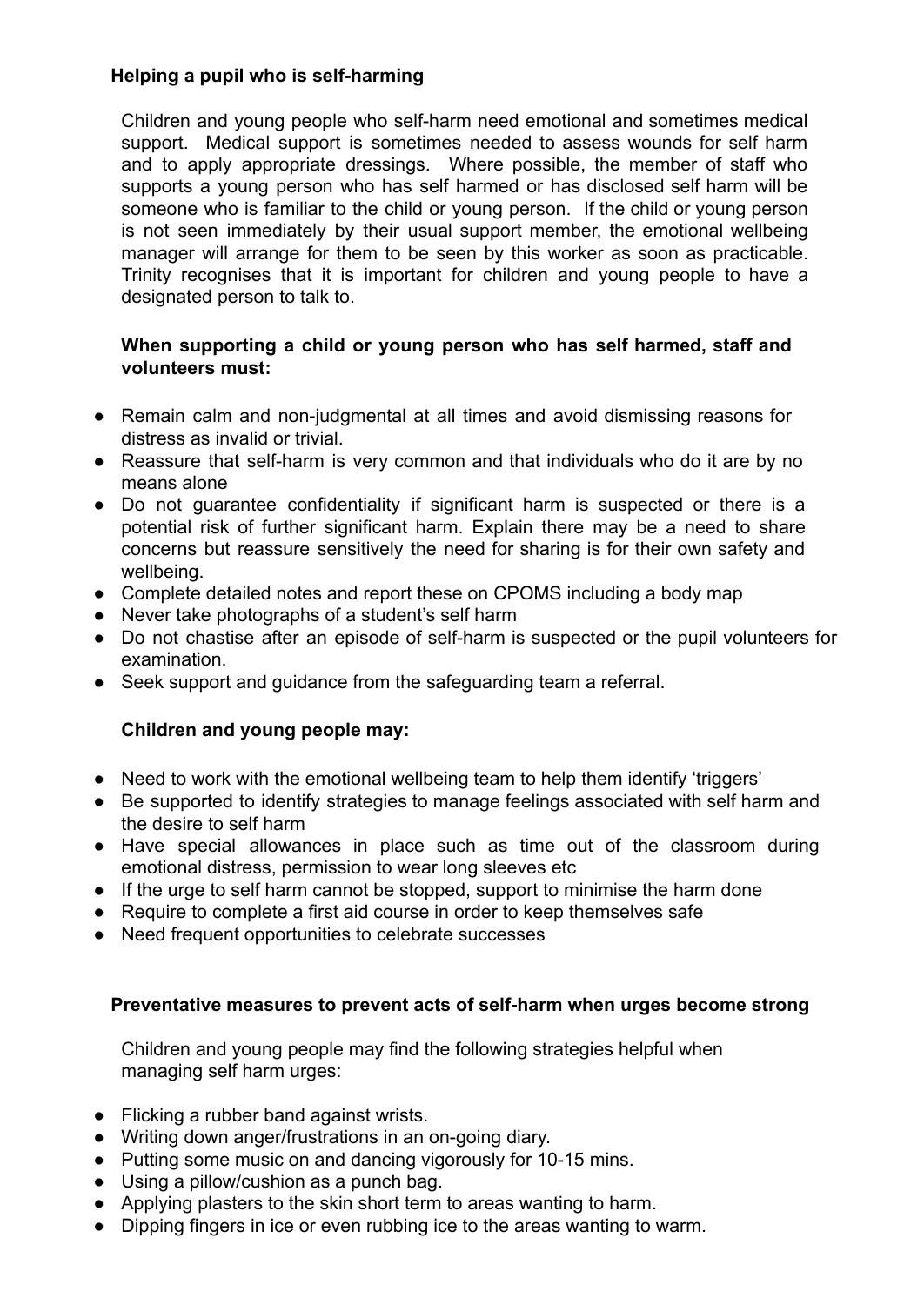- Marking skin with a red, water-soluble pen which may resemble drawing blood
- Thinking about and looking forward to something that gives pleasure such as planned holiday, social event, day out etc.
- Participate in vigorous exercise (endorphins make you feel 'good')
- Move to somewhere safe.

#### **Useful tips for the young person who is self-harming**

- Keep cutting equipment clean and have easy access to cleansing and first aid materials with means of safe disposal of soiled clinical waste.
- If there is more than one method of self-harming being used, be realistic and try to deal with only one issue at a time.
- Accept that decreasing the urge to self-harm is a very gradual process and it does not stop over-night.
- Use products such as Bio-oil or Vitamin E moisturisers to minimise long term skin scarring.
- Try to live a healthy lifestyle in order to minimise health issues such as eating healthily, drinking plenty of water, have a good bedtime routine, take walks in daylight, participate in exercise and attempt activities you have previously enjoyed. This will stimulate serotonin and endorphins which give 'feel good factors'.
- Substitute addictive substances (such as drugs/alcohol) for less addictive substances (such as caffeine in tea, coffee & cola, chocolate & confectionery – all regarded with 'moderation' and advise not to drink caffeine beverages after 6pm to prevent sleep deprivation).

#### **Any mention of suicidal intent should always be taken seriously and acted upon as a matter of urgency**.

Although self-harm is often used as a coping mechanism (i.e. not with any suicidal intent), it must be recognised that the emotional distress that leads to someone needing to self-harm can also lead to suicidal thoughts and actions particularly if attempts are made to 'stop' or 'control' the self-harm. Also, if the self-harm has been long-term and escalating in its urgency and severity, then someone who self harms in this way, is at higher risk of becoming suicidal.

## **Out of hours support - Trinity**

Parents, carers and students can contact Trinity professionals via:

[safeguarding@trinityschoolrochester.co.uk](mailto:safeguarding@trinityschoolrochester.co.uk) [wellbeing@trinityschoolrochester.co.uk](mailto:wellbeing@trinityschoolrochester.co.uk)

| <b>Name</b>           | Role                | <b>Contact Number</b> |
|-----------------------|---------------------|-----------------------|
| Georgina Moorcroft    | School headteacher  | 07960 321 661         |
| <b>Thomas Furnell</b> | College headteacher | 07507 424 207         |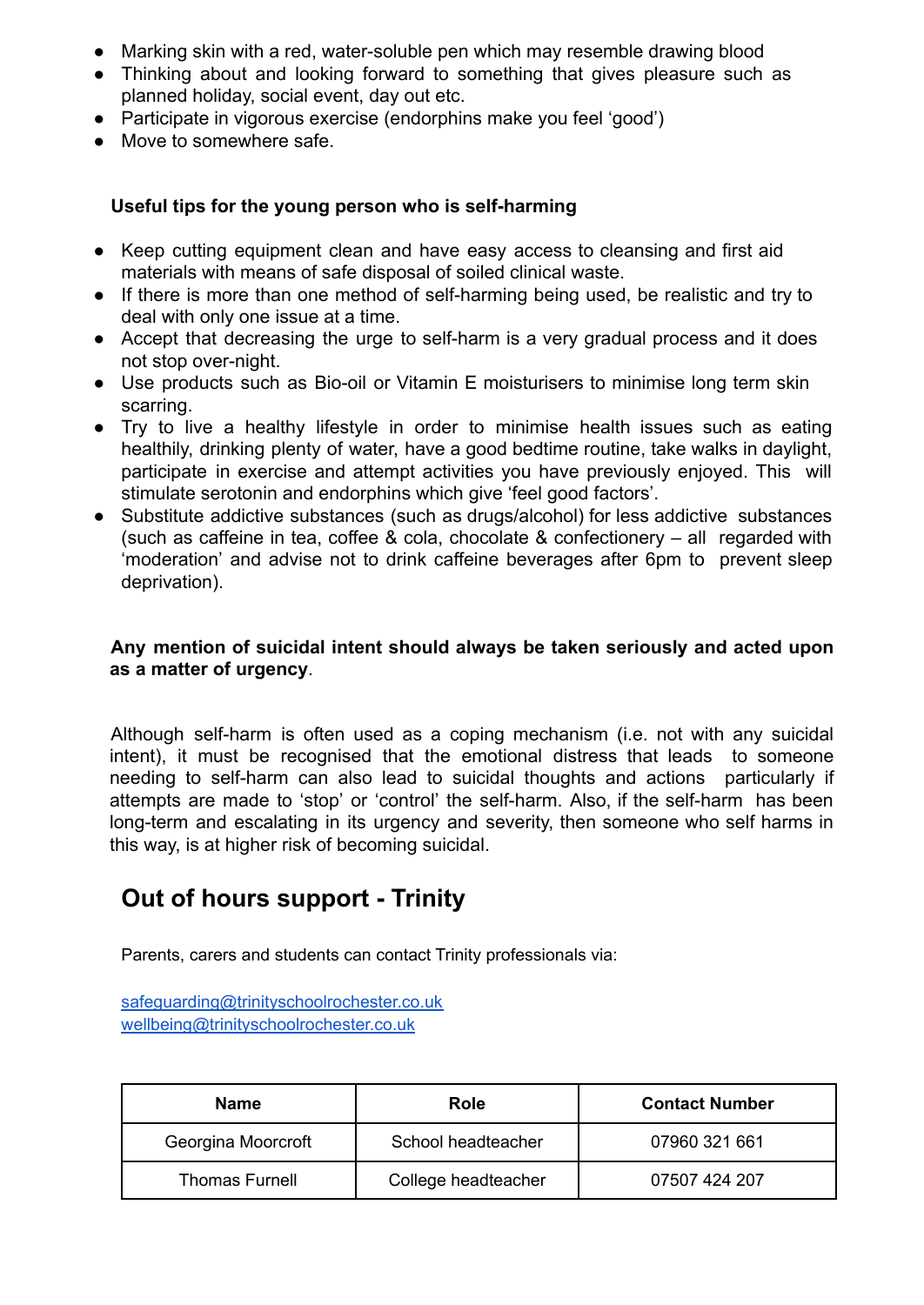# **Further information and out of hours support - external**

**Over 18s**

For residents of Kent and Medway who are not currently a patient with KMPT (sometimes

referred to as Kent and Medway secondary care mental health services), call the free 24 hour helpline on **0800 783 9111** if you need urgent mental health support, advice and guidance.

Or call **0800 107 0160** to speak with someone from the Release the Pressure team if you're feeling stressed. You can also text **"Kent"** to **85258** for 24 hour mental health crisis support via text from trained volunteers.

### **Under 18s**

**(children and young people services or children and adolescent mental health services)**

For residents of Kent and Medway, you can call the 24 hour Single Point of Access ([provided by North East London Foundation Trust\)](https://www.nelft.nhs.uk/services-kent-medway) on **0800 011 3474** (select option one, then option three).

MIND local [services](https://www.mind.org.uk/about-us/local-minds/) - offer face-to-face services across England and Wales. These services include talking therapies, peer support and advocacy.

Side by Side online [support](https://www.mind.org.uk/information-support/side-by-side-our-online-community/) **-** a supportive online community where you can feel at home talking about your mental health and connect with others who understand what you are going through. We all know what it's like to struggle sometimes, but now there's a safe place to listen, share and be heard. Whether you're feeling good right now, or having a hard time, it's a safe place to share experiences and listen to others. The community is available to all, 24/7. Side by Side is moderated daily from 8.30am to midnight.

Every Mind [Matters](https://www.nhs.uk/every-mind-matters/) - an online tool and email journey to support everyone in taking action to look after their mental health and wellbeing

Mental Health [Resources](https://educationhub.blog.gov.uk/2021/02/01/mental-health-resources-for-children-parents-carers-and-school-staff/) for parents and carers - The Education Hub is a site for